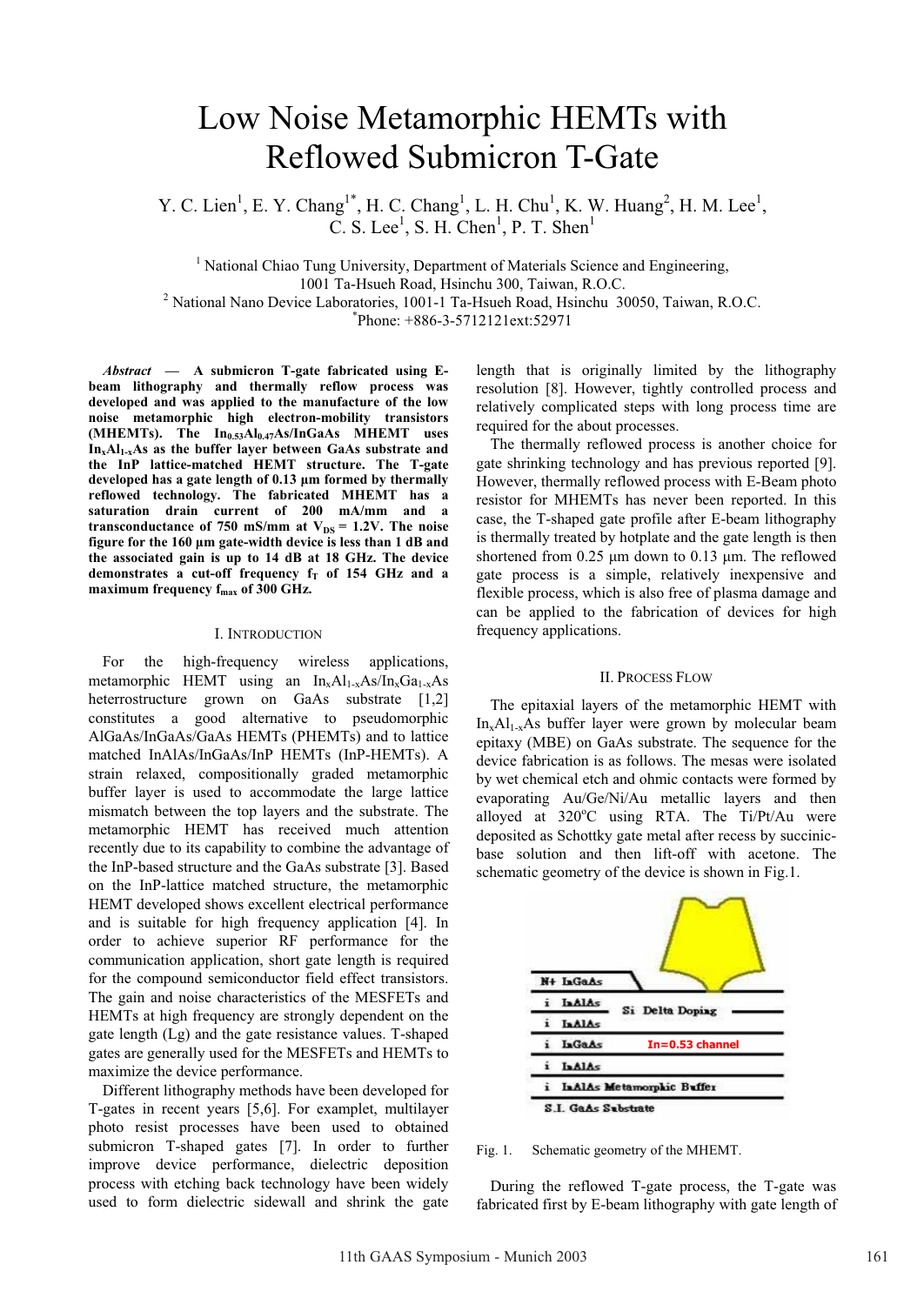$0.25$  µm and went through thermal reflowed treatment at 115°C on a hotplate for 60 sec to reduce the gate length to 0.13 um. The reflowed temperature was optimized recipe after testing different reflowed time. In order to verify the relationship of Lg and device characteristics, the MHEMT with non-reflowed T-gate was also fabricated. The micrographs with the same scale illustrate the cross section of the two type of T-gate in Fig. 2.(a) non-reflowed and (b) refolwed. In the Fig. 2(b), we can find that although the T-gate profile was changed slightly by reflowed process, it did not affect the recess process and the contact formation of T-gate to InAlAs layer.



(a) Non-reflowed



(b) Reflowed at  $115^{\circ}$ C for 60 sec

Fig. 2. The SEM micrograph with the same scale of the (a) Lg =  $0.25 \mu$ m without-reflowed and (b) Lg =  $0.13 \mu$ m reflowed Ti/Pt/Au T-gate on the MHEMTs.

After T-gate formation, the silicon nitride film was deposited as passivation layer by PECVD. Finally, the airbridge and top metal were formed with  $2 \mu m$  of plating Au.

# III. EXPERIMENTAL RESULTS

The I-V and the transconductance characteristics of the MHEMT with  $4 \times 40$  µm gate-width fabricated using the 0.13 µm thermal reflowed T-gate are shown in Fig. 3. and Fig. 4.



Fig. 3. I-V characteristics of 0.13  $\mu$ m x 160  $\mu$ m MHEMT.



Fig. 4. Transconductance of  $0.13 \mu m \times 160 \mu m$  MHEMT.

The device exhibits a good pinch-off characteristics and the saturation drain current  $(I_{DSS})$  is 200 mA/mm. The transconductance  $(g_m)$  of the device at 1.2 V drain-source voltage (Vds) is 750 mS/mm and the pinchoff voltage is 500 mV. The gate to drain breakdown voltage measured is 10 V at a gate reverse current of 1 mA/mm. The S parameters for the MHEMT devices were measured from 1 to 40GHz and current gain  $H_{21}$ , MAG/MSG, and unilateral gain U as a function of frequency are shown in Fig. 5.



Fig. 5. Typical current gain  $H_{21}$ , MAG/MSG, and unilateral gain U as a function of frequency of 0.13  $\mu$ m x 160  $\mu$ m MHEMT.